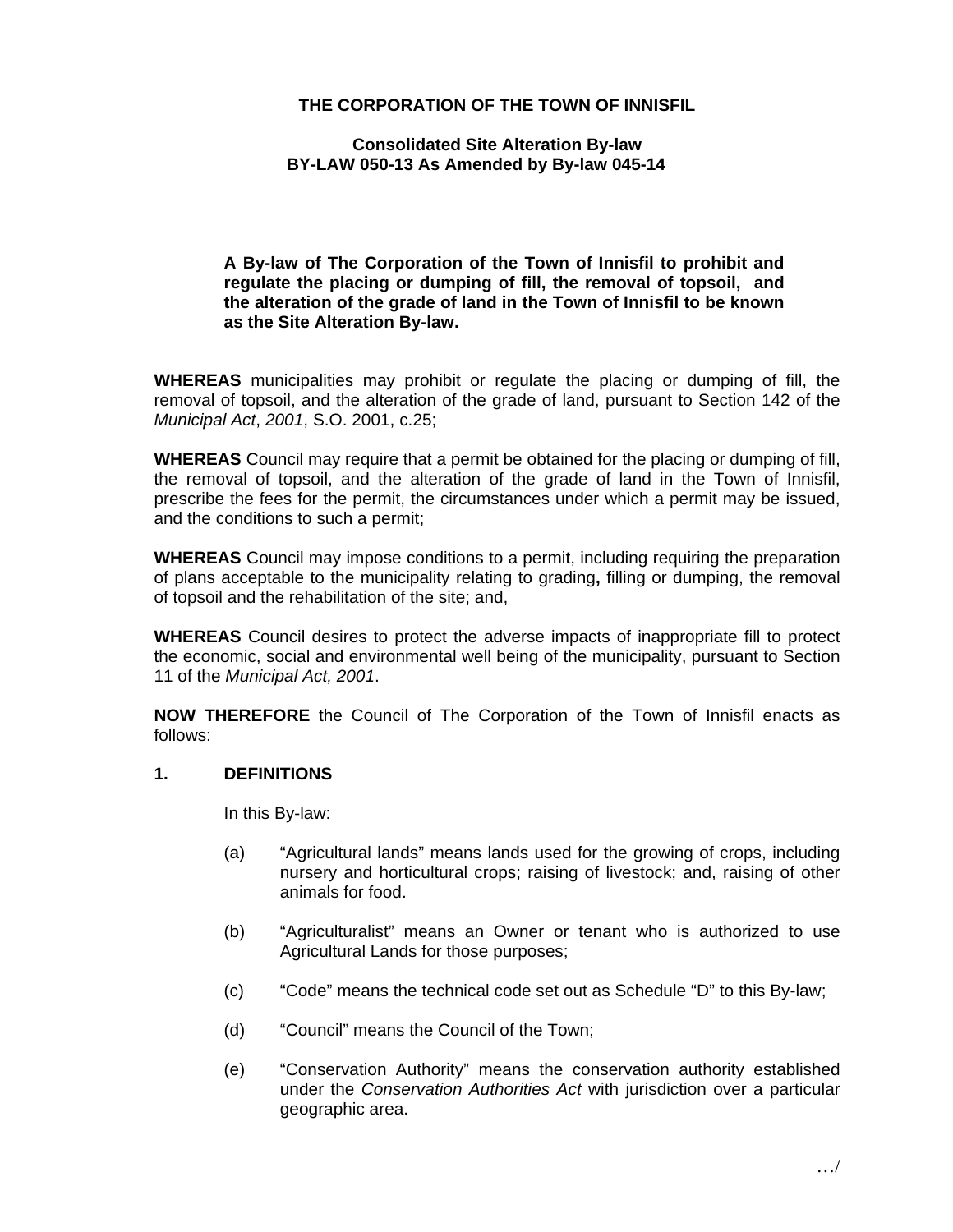# **Page 2 of 10**

#### **Consolidated Site Alteration By-law By-law 050-13 As Amended by By-law 045-14**

- (f) "Designated Officer" means a person designated by the Town Engineer.
- (g) "Owner" means the registered owner on title of the Site;
- (h) "Person" includes any individual, corporation, partnership or association;
- (i) "Permit" means an authorization to perform a Site Alteration, which is granted in writing by a Designated Officer;
- (j) "Protected Area" includes a watercourse, an environmental protection area, or a designated protection zone;
- (k) "Qualified Person" means a person who has the qualifications set out in Subsection 5(2) of *Records of Site Condition – Part XV.1 of the Act,* O. Reg. 153/04, as amended, being:
	- 1. The person holds a licence, limited licence or temporary licence under the *Professional Engineers Act*; or
	- 2. The person holds a certificate of registration under the *Professional Geoscientists Act, 2000* and is a practising member, temporary member or limited member of the Association of Professional Geoscientists of Ontario.
- (l) "Site Alteration" means:
	- 1. placing or dumping of fill or topsoil;
	- 2. removing fill or topsoil; or,
	- 3. altering the grade on more than 0.5 hectares of land.
- (m) "Site" means real property where Site Alteration is occurring, planned to occur, or has occurred.
- (n) "Soil Bank" means the stockpiling of surplus topsoil or fill on a property that would be reused, transported or utilized on another property.
- (o) "Town" means the Corporation of the Town of Innisfil, or the geographic area whose inhabitants are incorporated as that corporation, as the context requires.
- (p) '"Guidelines"' means the *Management of Excess Soil- A Guide for Best Management Practices*, as amended and prepared by the Ontario Ministry of the Environment.
- (q) '"Town Engineer"' means the Town Engineer or designate.
- (r) "Town Solicitor" means the Town Solicitor or designate which may include an external law firm.

#### **2. STATUTORY EXEMPTIONS**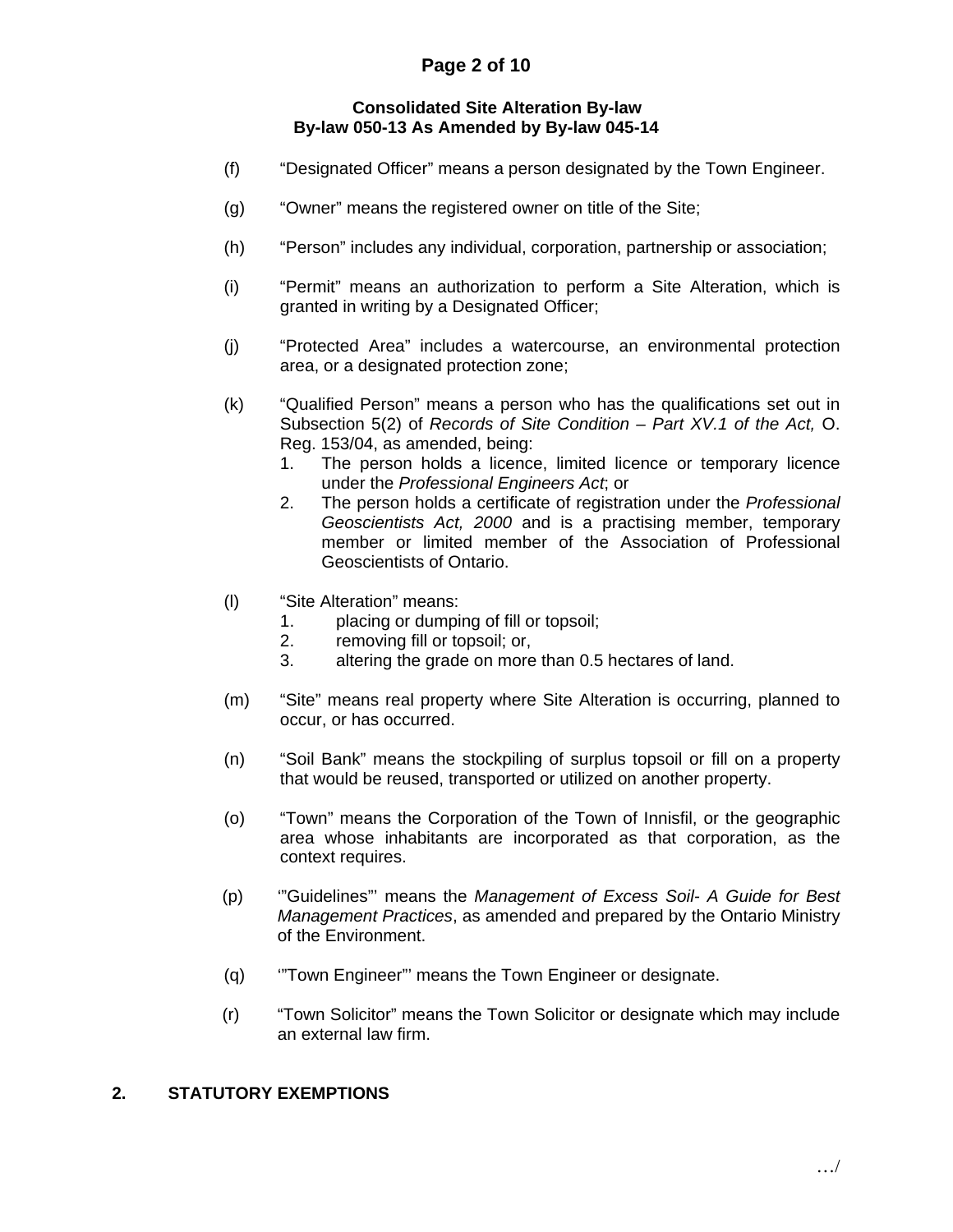# **Page 3 of 10**

#### **Consolidated Site Alteration By-law By-law 050-13 As Amended by By-law 045-14**

 The following are activities which are exempted from application of this By-law by operation of Subsections 142(5) through (7) of the *Municipal Act, 2001,* as amended:

- (a) activities or matters undertaken by a municipality or a local board of a municipality;
- (b) the placing or dumping of fill, removal of topsoil or alteration of the grade of land imposed after December 31, 2002 as a condition to the approval of a site plan, a plan of subdivision or a consent under section 41, 51 or 53, respectively, of the *Planning Act* or as a requirement of a site plan agreement or subdivision agreement entered into under those sections;
- (c) the placing or dumping of fill, removal of topsoil or alteration of the grade of land imposed after December 31, 2002 as a condition to a development permit authorized by regulation made under section 70.2 of the *Planning Act* or as a requirement of an agreement entered into under that regulation;
- (d) the placing or dumping of fill, removal of topsoil or alteration of the grade of land undertaken by a transmitter or distributor, as those terms are defined in section 2 of the *Electricity Act, 1998*, for the purpose of constructing and maintaining a transmission system or a distribution system, as those terms are defined in that section;
- (e) the placing or dumping of fill, removal of topsoil or alteration of the grade of land undertaken on land described in a licence for a pit or quarry or a permit for a wayside pit or wayside quarry issued under the *Aggregate Resources Act*;
- (f) the placing or dumping of fill, removal of topsoil or alteration of the grade of land undertaken on land in order to lawfully establish and operate or enlarge any pit or quarry on land,
	- (i) that has not been designated under the *Aggregate Resources Act* or a predecessor of that Act, and
	- (ii) on which a pit or quarry is a permitted land use under a by-law passed under section 34 of the *Planning Act*;
- (g) the placing or dumping of fill, removal of topsoil or alteration of the grade of land undertaken as an incidental part of drain construction under the *Drainage Act* or the *Tile Drainage Act*;
- (h) the removal of topsoil as an incidental part of a normal agricultural practice including such removal as an incidental part of sod-farming, greenhouse operations and nurseries for horticultural products, but not include the removal of topsoil is for sale, exchange or other disposition.

The following activities are exempted from application of this By-law:

(i) the construction, extension, alteration, maintenance or operation of works under Section 28 of the *Public Transportation and Highway Improvement Act*, R.S.O. 1990, c. P.50, as amended; or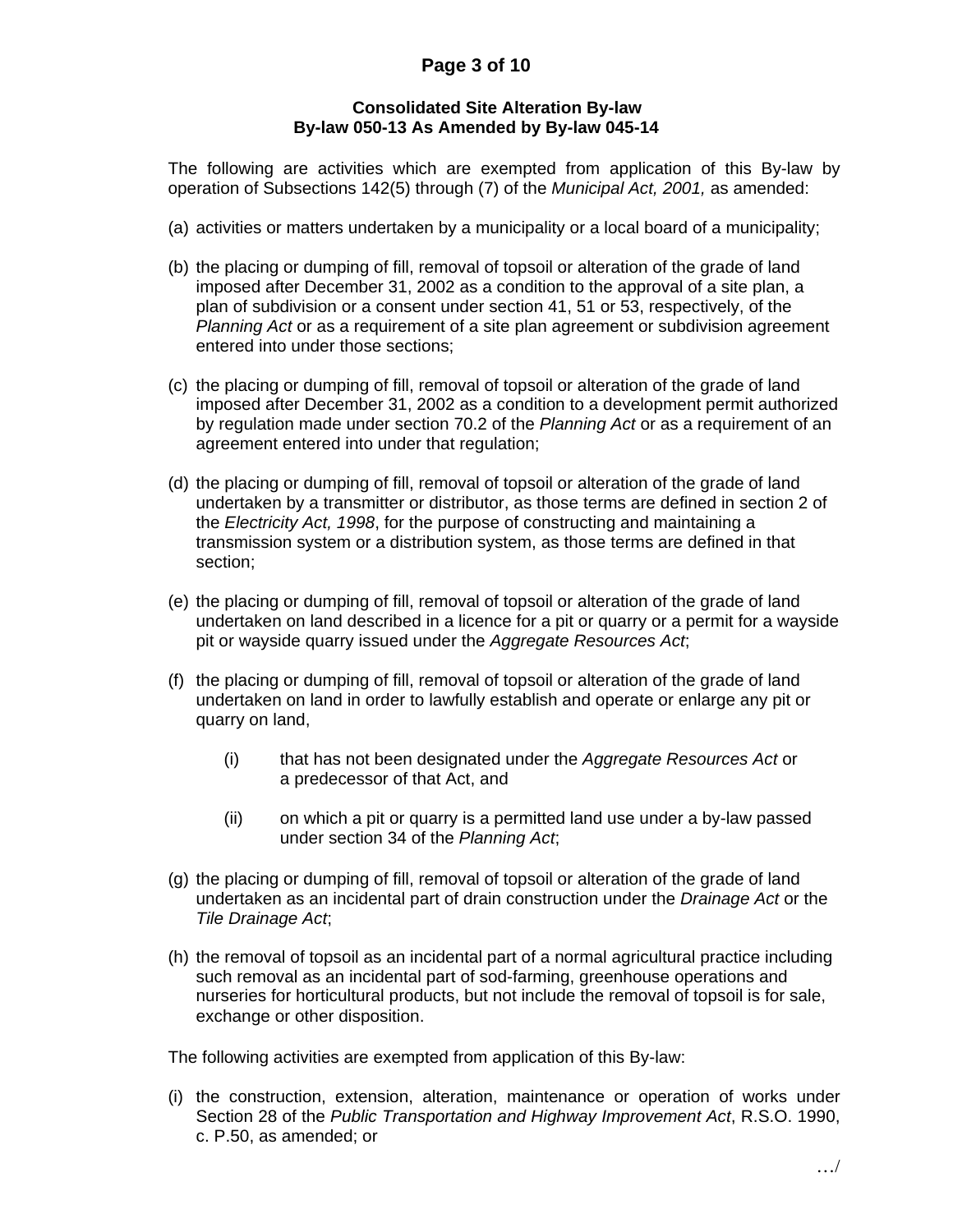# **Page 4 of 10**

### **Consolidated Site Alteration By-law By-law 050-13 As Amended by By-law 045-14**

The following activities are exempted from application of this By-law by operation of the *Building Code Act*, R.S.O. 1992, c. 25, and the regulations thereunder:

(j) the placing or dumping of the minimal amount of fill, removal of soil or alteration of the grade of land undertaken where a building permit has been issued or an order, directive or other requirement of an Inspector or Chief Building Official under the *Building Code Act*, *1992* that is required for the structural integrity of the approved development, to be determined by the Designated Officer.

## **3. OTHER EXEMPTIONS**

The following activities are exempted from application of this By-law:

- (a) any minor work on a residential property where not more than fifty (50) cubic metres per year of topsoil is placed or dumped on lands for the purpose of lawn dressing, constructing a fence, pool or other accessory structure, landscaping or adding to flower beds or vegetable gardens, provided that there is no alteration to the volume, direction, intensity or form of storm water run-off to adjacent properties or where the works are permitted under the Town's Building Permit process;
- (b) the placing or dumping of fill, removal of topsoil or alteration of the grade of land as an incidental part of the construction of any form of underground servicing as part of a permitted development process where the fill or soil is removed and properly held or stored for subsequent replacement;
- (c) activities of a Ministry of the Provincial Government, Corporation of the County of Simcoe, Conservation Authority, the Town or activities currently under exemption, related but not limited to the establishment or maintenance of utilities and services, road, bridges, flood and erosion control facilities, walkways, bicycle paths, fences, retaining walls, steps and lighting;
- (d) construction of any building, structure, driveway, loading or parking facilities permitted or required on a lot pursuant to an order made by the Minister of Municipal Affairs, pursuant to Section 47 of the *Planning Act*;
- (e) works undertaken by the holder of a related Road Occupancy Permit; or,
- (f) fill being placed or dumped in an excavation to the elevation of existing grade following the demolition or removal of a building or structure.

## **4. SITE ALTERATION PROHIBITIONS**

No Person shall place or dump, or cause or permit to be placed or dumped, fill or topsoil on land or alter, or cause or permit to be altered, the existing or finished grade of land within the Town, unless it is otherwise permitted by, or exempted from the provisions of, this By-law.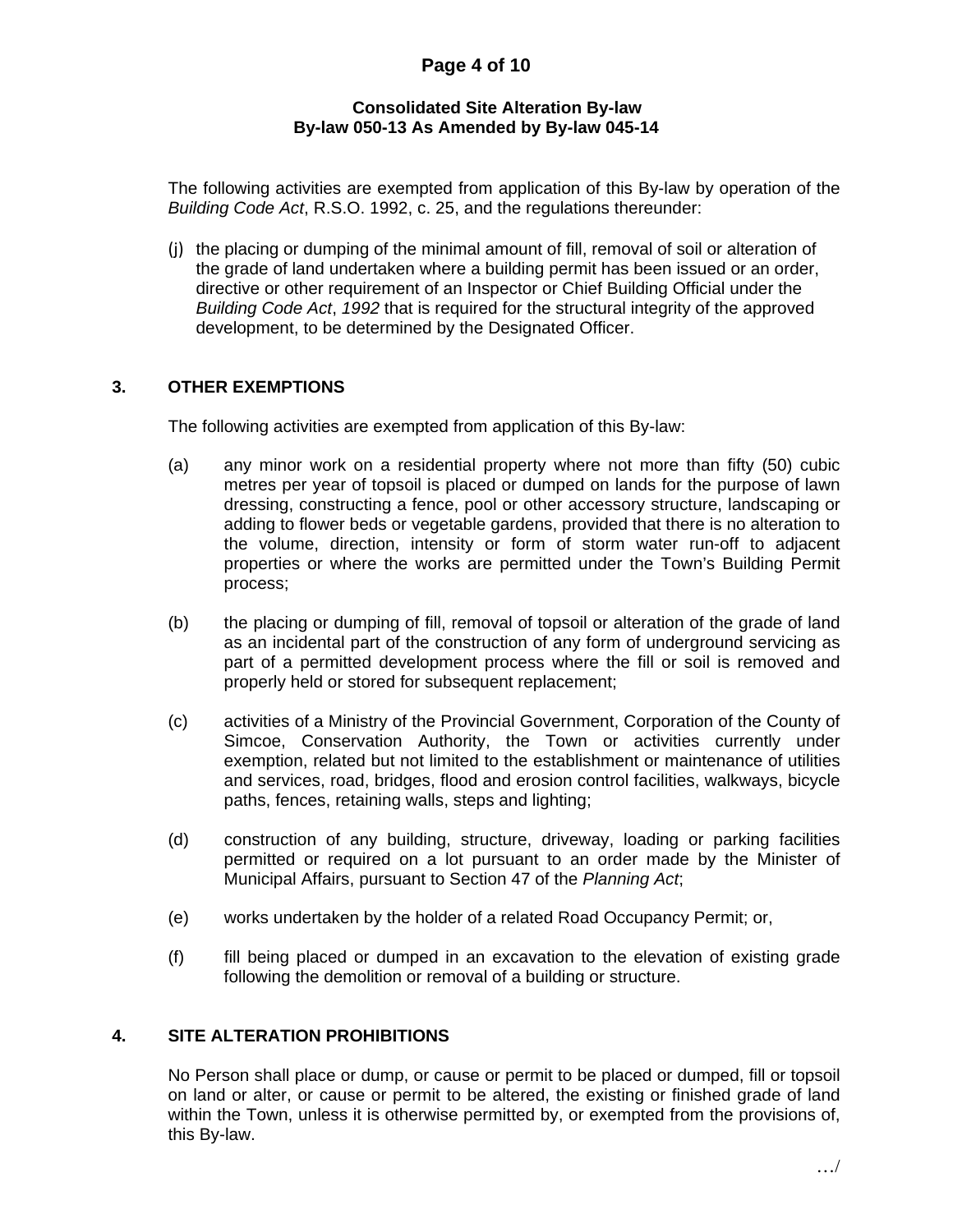# **Page 5 of 10**

#### **Consolidated Site Alteration By-law By-law 050-13 As Amended by By-law 045-14**

## **5. APPLICATION OF BY-LAW**

This By-law applies to Site Alteration within the geographical area of the Town.

#### **6. APPLICATION**

An Agriculturalist who wishes to undertake Site Alteration by importing 1000 cubic metres of fill or topsoil or more for agricultural purposes on Agricultural Land zoned for agricultural use shall comply with the following application requirements:

- (a) submit an Application for Site Alteration for Agricultural and Development Purposes in the form required by the Town.
- (b) submit agricultural justification reports to address any potential effects on existing agricultural operations and the long-term viability of the lands for agricultural use;
- (c) provide documentation of notification of the project and schedule to all adjacent property owners and those property owners along the haul routes;
- (d) submit the prescribed fees payable to the Town in accordance with Section 8 of this By-law, including
	- 1. application fee; and
	- 2. road maintenance security.
- (e) submit an irrevocable consent signed by the Owner authorizing the Designated Officer and staff of the Conservation Authority to enter the Site to determine compliance with the By-law or to perform any work necessary to bring the Site into compliance;
- (f) submit an undertaking signed by the Owner that the proposed Site Alteration will be conducted in accordance with the By-law.
- (g) submit a report prepared by a qualified person indicating how the Guidelines have been satisfied.

## **7. MINIMUM STANDARDS**

 Every person who places or dumps fill or causes fill to be placed or dumped, or alters the grade of land shall in accordance with this By-law shall:

(a) shall not construct any slope steeper than 3:1, and no fill shall encroach upon abutting lands, either above or below existing or finished grade, and which is not so high as to have a significant negative impact on abutting and other lands. No retaining walls are to be constructed to support placed or dumped fill.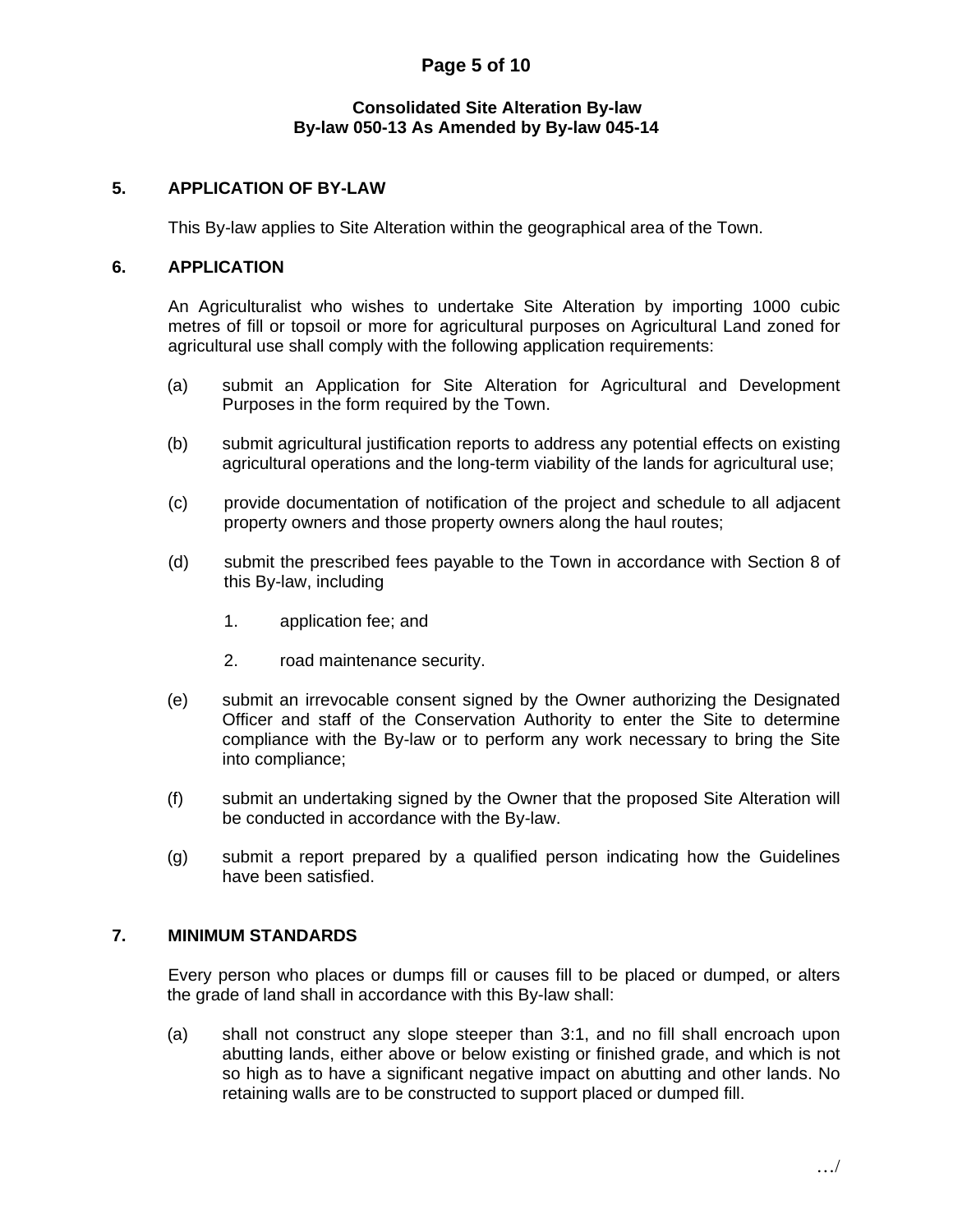# **Page 6 of 10**

### **Consolidated Site Alteration By-law By-law 050-13 As Amended by By-law 045-14**

- (b) ensure that the finished grade surface is protected by sod, turf, seeding of grass, greenery, asphalt, concrete or such other material as the Designated Officer may approve, either singly or in combination;
- (c) ensure that the fill is not placed around the perimeter of any existing building to an elevation higher than the elevation specified by the Ontario *Building Code Act*  or regulations thereunder, as amended, below the top of foundation of such building, unless such building and its foundation walls are altered in a manner satisfactory to the Designated Officer;
- (d) ensure that no trench in which piping is laid forming part of the piped drainage system is covered and backfilled until the work has been inspected and approved by the Designated Officer;
- (e) provide such protection for trees with a calliper greater than seventy five (75) millimetres as may be required by the Designated Officer;
- (f) ensure that all fill used is clean and free of rubbish, rubber, plastics, metals, glass, garbage, termites, organic material, liquid or solid and/or toxic chemicals, and other contaminants or related waste and for this purpose the Designated Officer may require contaminant testing of the fill to be placed or dumped; and
- (g) ensure that fill is dumped or placed in such a manner that no ponding is caused on the subject lands or abutting and other lands and that adequate provision is made to manage surface storm water drainage.

## **8. FEES**

,

Permit and associated fees applicable under this By-law are set out in the Fees and Charges By-law, as amended.

## **9. PERMIT CONDITIONS**

- (a) The following shall be deemed conditions of every Permit:
	- 1. A Permit expires on the lesser of one calendar year after it is issued or on the date stated for the completion of the Site Alteration in the application.
	- 2. There are no contraventions of regulations, standards or guidelines established, pursuant to the *Environmental Protection Act*, and regulation thereunder, as amended;
	- 3. There shall be no nuisance to the Town or property owners within the vicinity of the Site, determined at the sole and absolute discretion of the Town.
	- 4. There are no contraventions of any other applicable law or regulation.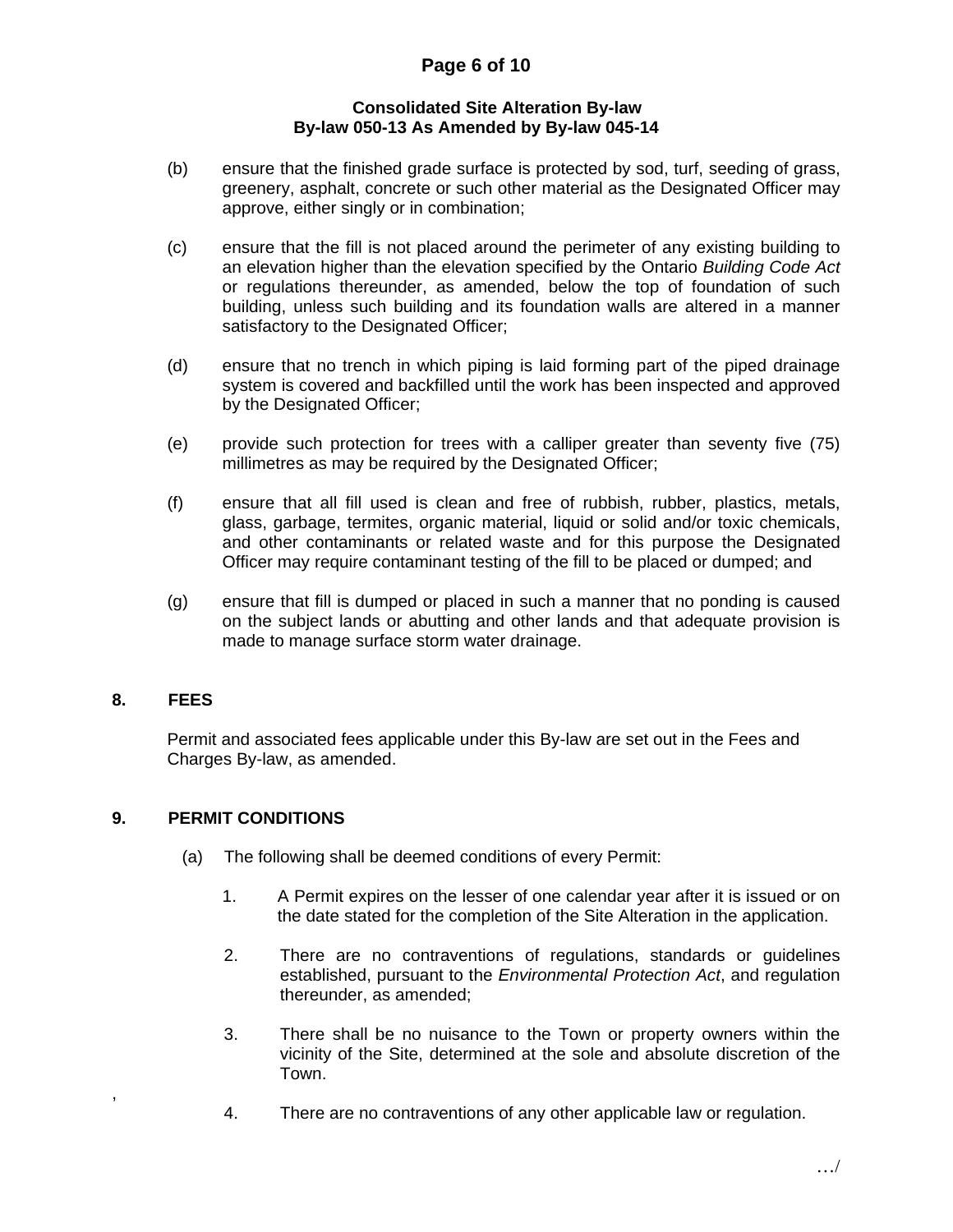## **Consolidated Site Alteration By-law By-law 050-13 As Amended by By-law 045-14**

- 5. The Owner shall provide the Designated Officer with at least five (5) business days' notice of the commencement of Site Alteration.
- 6. Once Site Alteration commences, and until the rehabilitation of the site is complete, the Owner shall provide weekly reports to the Designated Officer to confirm that the works are implemented in accordance with the By-law and that it is achieving adequate performance. The Designated Officer has the power to enter upon and examine the site at any reasonable time or times. A Designated Officer may be accompanied on his or her inspection duties by such other person or persons as he or she deems necessary in order to properly carry out his or her duties under this by-law.
- 7. The Town may apply any portion of a road maintenance security to remediate, control or to prevent damage to the haul roads if the Owner fails or refuses to do so after a Designated Officer has given notice to the Owner.
- 8. The Owner shall provide characterization and analytical records of the quality of soil being brought to the site prior to receiving any material, as confirmed by a Qualified Person, that the soil is appropriate based on the site location/sensitivity, anticipated land uses, groundwater use/sensitivity, pre-existing site concentrations or other factors to ensure that there is no likelihood of adverse effect based on the importation of the soil to the Site.
- (b) The Designated Officer may attach such other conditions to a Permit that, in the opinion of the Designated Officer, are reasonably required to protect the public and the natural environment from adverse effects associated with erosion and sedimentation from or at the Site, including but not limited to the imposition of insurance requirements.

 The Designated Officer may require the Owner to enter into a Site Alteration Agreement as a condition of the Permit. Said Agreement shall be in the form approved by the Town Solicitor.

- (c) The Town may engage legal, engineering, hydrogeology, environmental and landscape consultants to evaluate studies and agreements. The cost of that engagement shall be paid by the Owner plus a ten percent (10%) administrative charge.
- (d) The securities provided by the Owner are interchangeable and may be used by the Town to remedy any breach of legislation, regulation, this By-law or a related agreement with the Owner.
- (e) The Owner indemnifies the Town, its elected officials, officers, employees, and agents, from any liability, cost, damages or losses incurred directly or indirectly by issuing the Permit.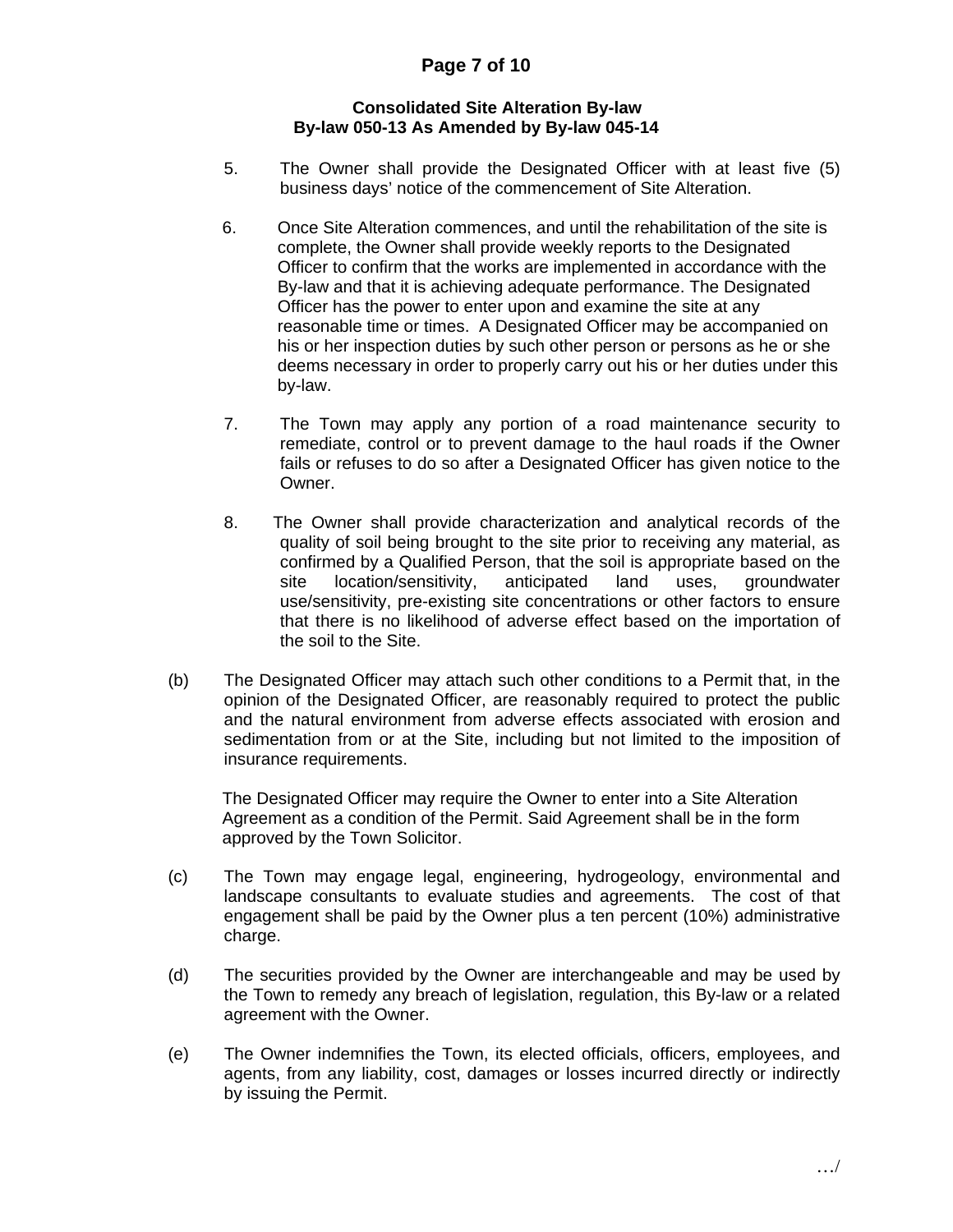## **Consolidated Site Alteration By-law By-law 050-13 As Amended by By-law 045-14**

(f) Public notification to adjoining properties, those along the haul route and provided to the Town for posting on the Town's website at least one week in advance of the start of work.

## **10. EXPIRY OR REVOCATION OF PERMIT**

- (a) The Town may revoke a Permit if:
	- 1. the Town determines that the application contained false or misleading information; or
	- 2. the Owner breaches any of the conditions or terms of this By-law or Permit.
- (b) When a Permit expires or is revoked, the Owner shall immediately cease all Site Alteration and shall immediately rehabilitate and stabilize the Site so as to prevent adverse effects from erosion and sedimentation from or at the Site.

## **11. OTHER APPROVALS**

The issuance of a Permit under this By-law does not excuse the Owner from complying with other applicable federal, provincial, and municipal laws, and it does not warrant or guarantee that the Owner will obtain any other permit or authorization from the Town or other government entity.

## **12. RECOVERY OF COSTS**

- (a) Costs incurred by the Town arising from any default or failure to perform the obligations and requirements under this By-law, plus interest accrued to the date payment is made at the rate of ten percent (10%) or such lesser rate as may be approved by the Town, shall be recoverable from the Owner of the lands by action or in like manner as taxes.
- (b) Costs incurred by the Town under this By-law including interest are a lien on the lands upon registration in the proper land registry office of a notice of lien.

## **13. ORDER TO DISCONTINUE ACTIVITY**

If a Designated Officer is satisfied that a contravention of this By-law has occurred, the Designated Officer may make an order requiring the Owner of the land and any person who caused or permitted the placing of dumping of fill, removal of topsoil or alteration of the grade of land, to discontinue the activity. That order shall set out:

(a) the municipal address and/or legal description of the Site; and,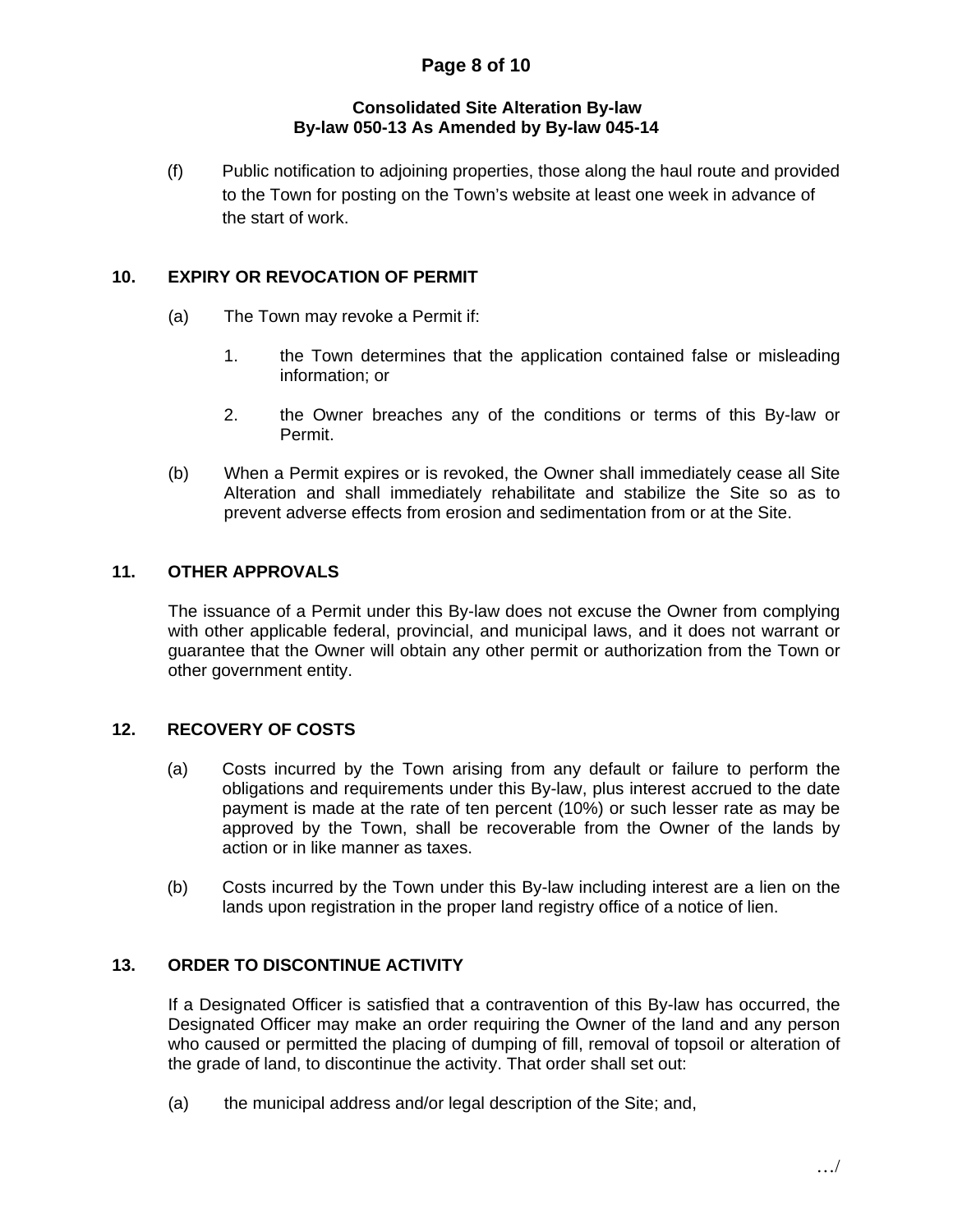## **Page 9 of 10**

#### **Consolidated Site Alteration By-law By-law 050-13 As Amended by By-law 045-14**

 (b) particulars of the contravention and period within which there must be compliance.

#### **14. WORK ORDER**

If a Designated Officer is satisfied that a contravention of the By-law has occurred, the Designated Officer may make an order requiring work to be done to correct the contravention. That order shall set out:

- a) the municipal address and/or legal description of the Site;
- b) particulars of the contravention, the work to be done, and the period within which there must be compliance with the order;
- c) direction to provide immediate stabilization of all disturbed areas at the Owner's sole expense; and,
- d) a notice stating that if the work is not done in compliance with the order within the period it specifies, the Town may have the work done at the expense of the Owner.

## **15. CONTRAVENTION AND SYSTEM OF FINES**

Every Person who contravenes any provision of this By-law is guilty of an offence and upon conviction thereof is liable to:

- (a) in the case of an individual, a fine of not less than \$500.00 and not more than \$25,000.00 for a first offence and a fine of not more than \$100,000.00 for any subsequent offence; and,
- (b) in the case of a corporation, a fine of not less than \$500.00 and not more than \$50,000 for a first offence and to a fine of not more than \$100,000.00 for any subsequent offence.

#### **16. GENERAL**

 In the event that any particular provision or provisions or part of a provision is found to be invalid or unenforceable for any reason whatsoever, then the particular provision or provisions or part of a provision shall be deemed to be severed and the rest of the Bylaw shall remain in full force and shall be valid and enforceable to the fullest extent permitted by law.

#### **18. FORCE AND EFFECT**

(a) That this By-law shall come into force and effect on the day it is passed.